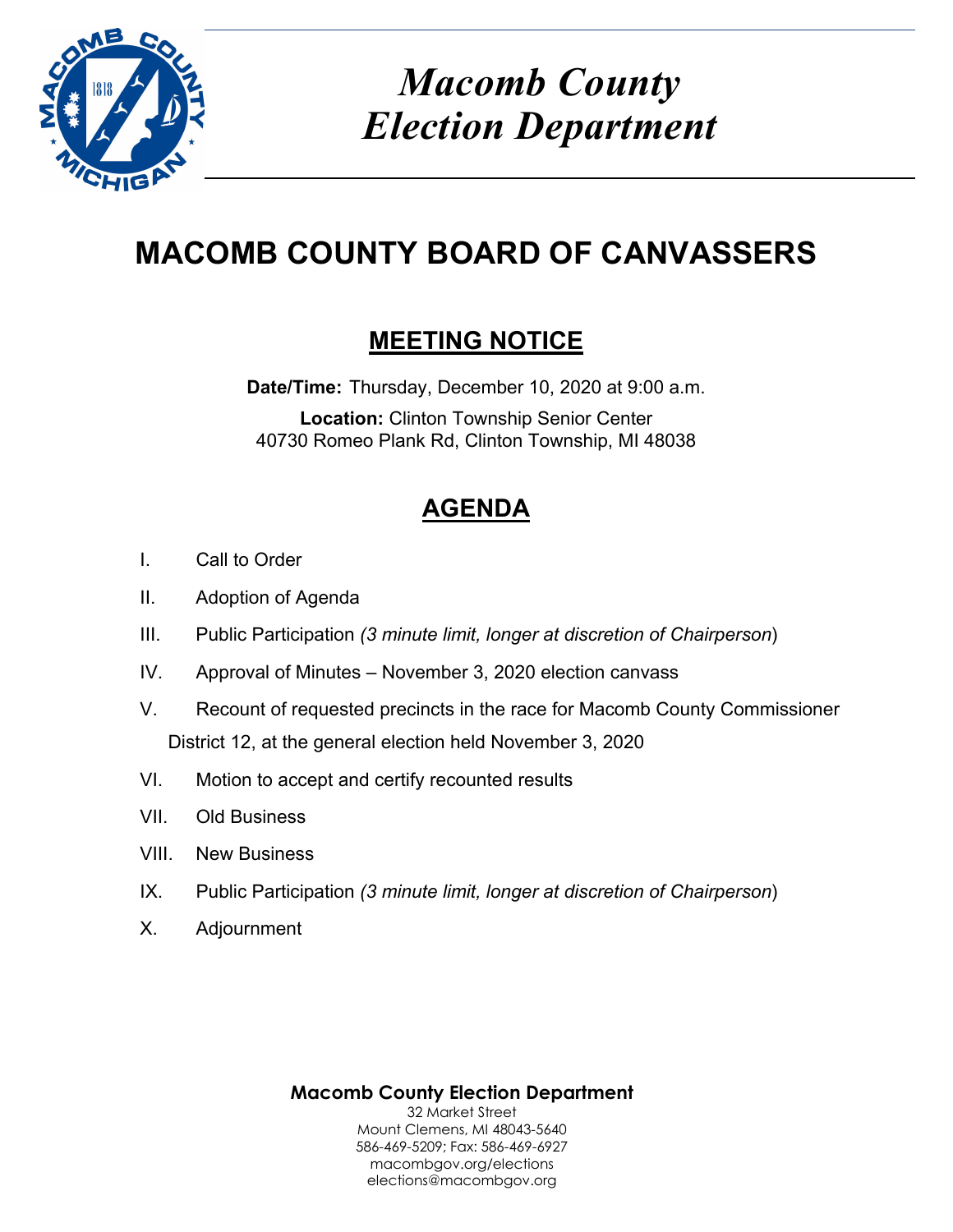# **MACOMB COUNTY BOARD OF CANVASSERS ELECTION OF NOVEMBER 3, 2020 UNOFFICIAL MINUTES**

The Macomb County Board of Canvassers met on Wednesday, November 4, 2020 and each business day thereafter, through Wednesday, November 18, 2020 and separately on November 23, 2020 in the Macomb County Clemens Center Probation Department Waiting Room (32 Market Street in Mount Clemens), to canvass and certify the results of the Election held on November 3, 2020.

The following Board members were present, unless noted below:

 Barb VanSyckel – Chair Michelle DeBeaussaert – Vice Chair Lori Mabee – Canvasser Sarah Stovall – Canvasser *Also Present: Michael Grix – Chief Election Clerk* 

## **November 4, 2020**

The Board of Canvassers was called to order at 9:00 a.m. At that time a motion to adopt the agenda was made by Michelle DeBeaussaert and seconded by Lori Mabee; the motion passed unanimously.

#### **Public Participation**

No public participation at this time. Due to the number of people viewing the canvass and the number of questions, the Board decided to allow multiple 10-minute Question and Answer sessions each day.

## **Approval of Minutes (October 14, 2020 Container Certification)**

A motion to approve the minutes was made by Sarah Stovall and seconded by Lori Mabee; the motion passed unanimously.

# **Canvass and Certify Results of November 3, 2020 Election**

The Board began canvassing and continued without incident. At 4:30 p.m., the meeting was temporarily adjourned until 9:00 a.m. the next day.

#### **November 5, 2020**

The Board of Canvassers reconvened at 9:00 a.m. The Board canvassed without incident. At 4:30 p.m., the meeting was temporarily adjourned until 9:00 a.m. the next day.

## **November 6, 2020**

The Board of Canvassers reconvened at 9:00 a.m.

The Board canvassed without incident.

At 4:30 p.m., the meeting was temporarily adjourned until 9:00 a.m. the next business day.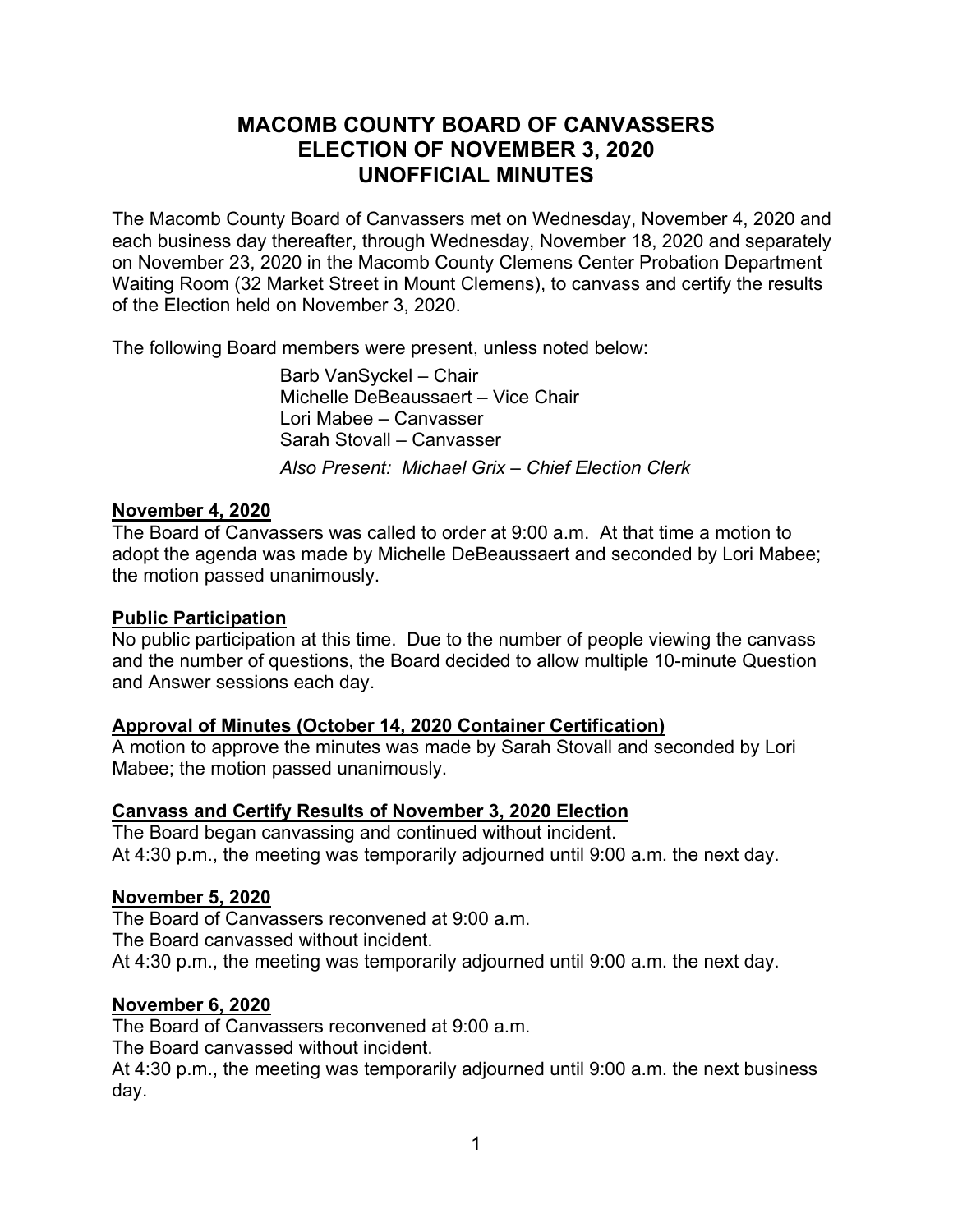# **November 9, 2020**

The Board of Canvassers reconvened at 9:00 a.m. The Board canvassed without incident. At 4:30 p.m., the meeting was temporarily adjourned until 9:00 a.m. the next day.

# **November 10, 2020**

The Board of Canvassers reconvened at 9:00 a.m.

The following precincts were brought in for re-tabulation:

| Precinct     | Original Seal(s)                                            | New Seal(s)    |
|--------------|-------------------------------------------------------------|----------------|
| Warren 50 AV | 19916                                                       | 059336         |
| Warren 20 AV | 17118                                                       | 059342         |
| Warren 57 AV | 19920                                                       | 059337         |
| Warren 58 AV | 19919                                                       | 059343         |
| Warren 28 AV | 17115                                                       | 059334         |
| Warren 32 AV | 17121                                                       | 059340         |
| Warren 44 AV | 17122                                                       | 059344         |
| Warren 45 AV | 17122                                                       | 059344         |
| Warren 46 AV | 17123                                                       | 059348         |
| Warren 38 AV | 17119                                                       | 059349         |
| Warren 41 AV | 17120                                                       | 059341         |
| Warren 14 AV | 17126                                                       | 059335         |
| Warren 15 AV | 17108                                                       | 059350         |
| Warren 54 AV | 17106                                                       | 059347         |
| Warren 55 AV | Seal # not listed in poll book, so container was not opened |                |
| Warren 53 AV | 17107                                                       | 059345         |
| Warren 57    | 7285, 18264                                                 | 059339, 059333 |
| Warren 47    | 17688, 19838                                                | 059338         |

At 4:30 p.m., the meeting was temporarily adjourned until 9:00 a.m. the next business day.

# **November 12, 2020**

The Board of Canvassers reconvened at 9:00 a.m.

The following precincts were brought in for re-tabulation:

| Precinct               | Original Seal(s) | New Seal(s) |
|------------------------|------------------|-------------|
| Clinton Township 24 AV | 31286            | 059326      |
| St. Clair Shores 9     | 04158            | 08084       |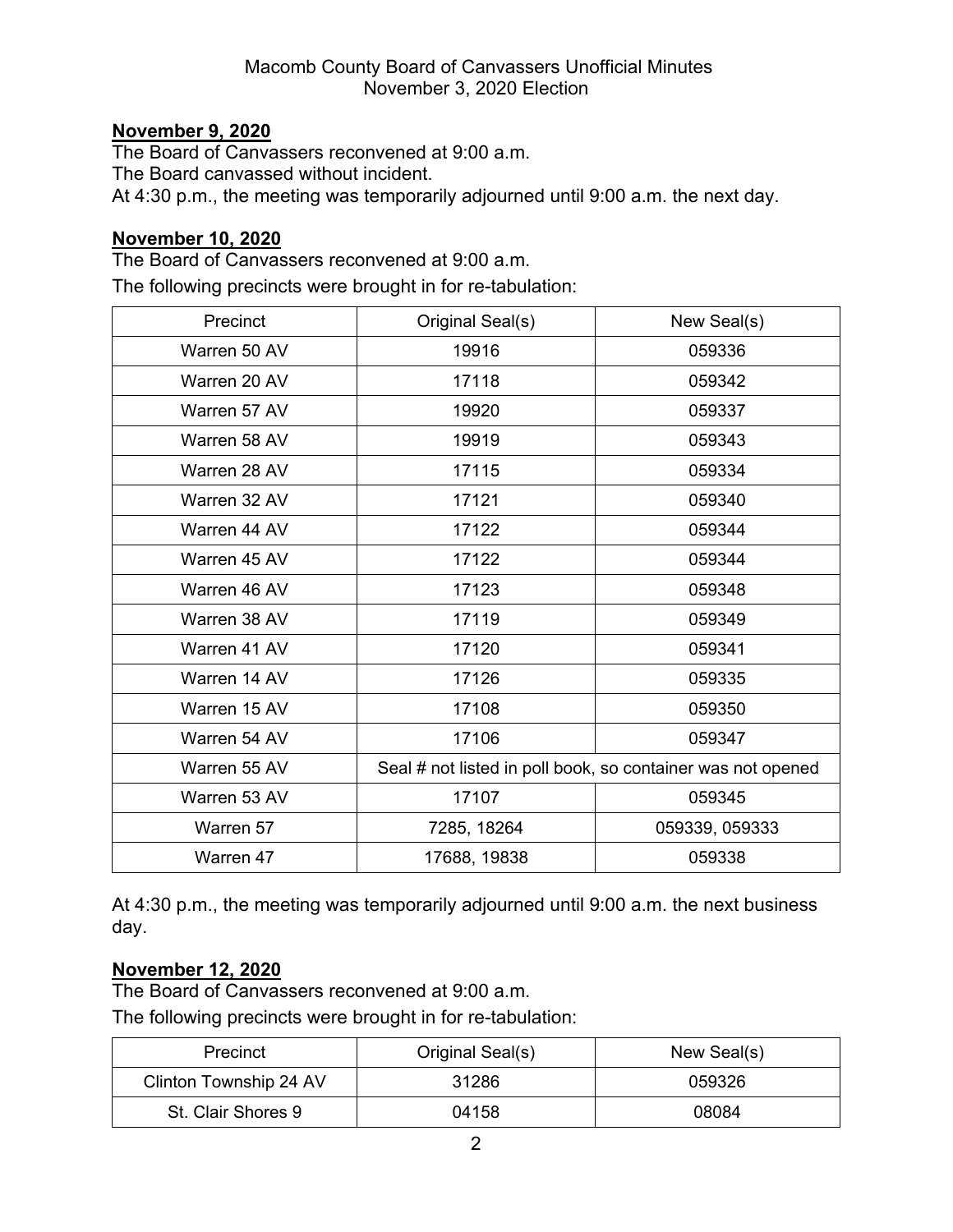# Macomb County Board of Canvassers Unofficial Minutes November 3, 2020 Election

| St. Clair Shores 21 AV | 013074 | 059346 |
|------------------------|--------|--------|
| St. Clair Shores 6 AV  | 04071  | 08099  |
| St. Clair Shores 9 AV  | 59775  | 059214 |
| St. Clair Shores 11 AV | 04166  | 08097  |
| St. Clair Shores 14 AV | 59772  | 059179 |

At 4:30 p.m., the meeting was temporarily adjourned until 9:00 a.m. the next day.

# **November 13, 2020**

The Board of Canvassers reconvened at 9:00 a.m.

The following precincts were brought in for re-tabulation:

| Precinct                     | Original Seal(s) | New Seal(s) |
|------------------------------|------------------|-------------|
| <b>Sterling Heights 1 AV</b> | 00011319         | 059303      |
| <b>Sterling Heights 2 AV</b> | 00011319         | 059303      |
| Sterling Heights 3 AV        | 00009744         | 059312      |
| Sterling Heights 4 AV        | 00011969         | 059310      |
| Sterling Heights 5 AV        | 0000917          | 059309      |
| Sterling Heights 7 AV        | 00009499         | 059324      |
| Sterling Heights 8 AV        | 0009683          | 059329      |
| Sterling Heights 10 AV       | 00011863         | 059311      |
| Sterling Heights 14 AV       | 00011958         | 059313      |
| Sterling Heights 17 AV       | 00009473         | 059328      |
| Sterling Heights 25 AV       | 00011871         | 059322      |
| Sterling Heights 26 AV       | 00011243         | 059321      |
| Sterling Heights 27 AV       | 00011243         | 059321      |
| Sterling Heights 28 AV       | 00011959         | 059330      |
| Sterling Heights 32 AV       | 00009684         | 059327      |
| Sterling Heights 33 AV       | 00009684         | 059327      |
| Sterling Heights 37 AV       | 00011249         | 059325      |
| Sterling Heights 38 AV       | 22061            | 059307      |
| Sterling Heights 40 AV       | 00009655         | 059308      |
| Sterling Heights 43 AV       | 22055            | 059306      |
| Sterling Heights 43 AV       | 00009701         | 059302      |
| <b>Sterling Heights 16</b>   | 0006276          | 0008087     |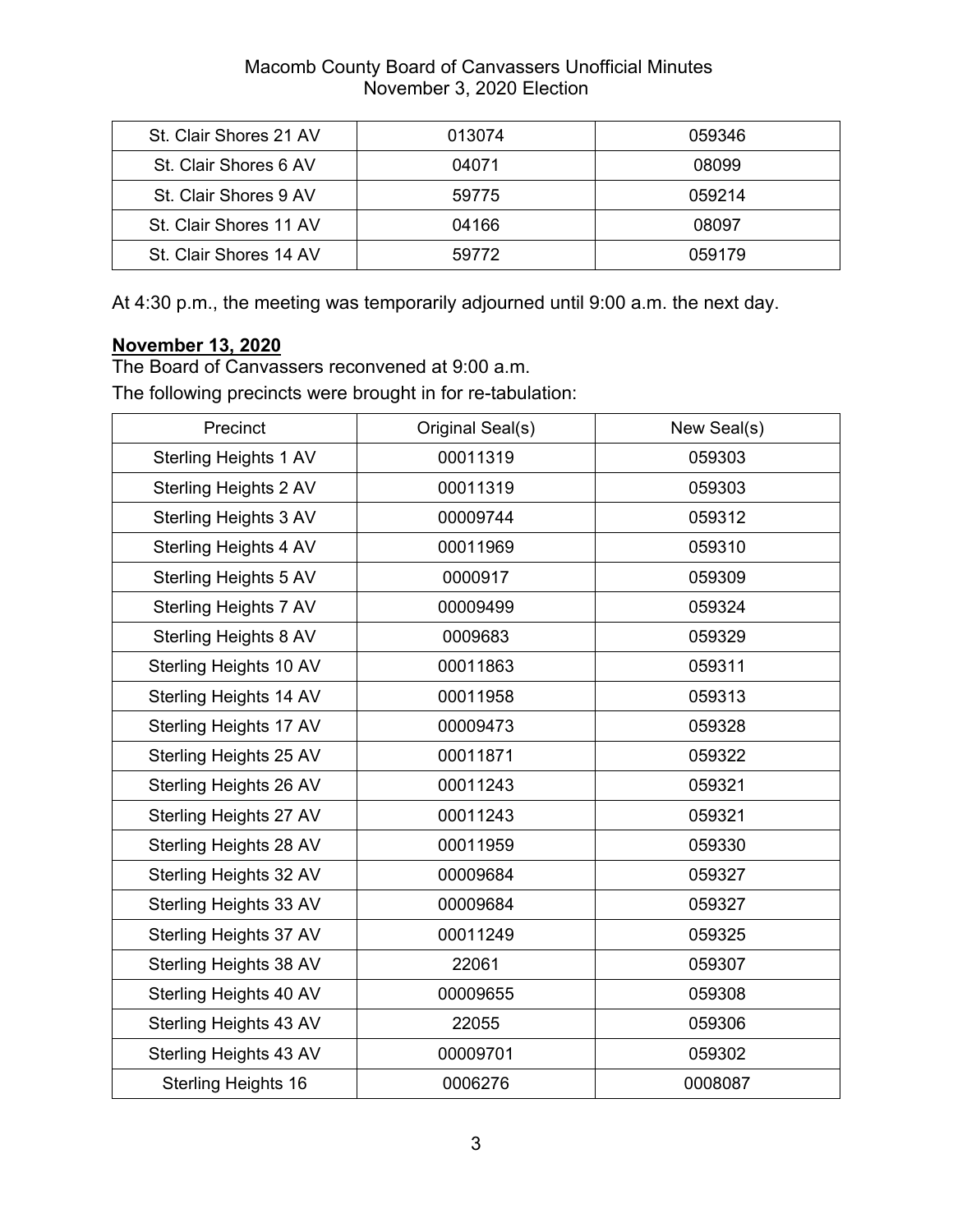At 4:30 p.m., the meeting was temporarily adjourned until 9:00 a.m. the next business day.

# **November 16, 2020**

The Board of Canvassers reconvened at 9:00 a.m.

The following precincts were brought in for re-tabulation:

| Precinct                    | Original Seal(s) | New Seal(s) |
|-----------------------------|------------------|-------------|
| Chesterfield Township 3 AV  | 3247             | 008100      |
| Chesterfield Township 10 AV | 3244             | 008051      |
| Shelby Township 21 AV       | 573454           | 558873      |
| Shelby Township 24 AV       | 573547           | 558871      |
| Shelby Township 25 AV       | 573534           | 558875      |
| Shelby Township 30 AV       | 573498           | 558872      |
| Shelby Township 2 AV        | 10512            | 059224      |
| Shelby Township 23 AV       | 573546           | 558874      |
| Macomb Township 3 AV        | 59903            | 59305       |
| Macomb Township 12 AV       | 59912            | 059318      |
| Macomb Township 13 AV       | 59913            | 059222      |
| Macomb Township 16 AV       | 64029            | 059225      |
| Macomb Township 25 AV       | 59925            | 059320      |
| Macomb Township 27 AV       | 59927            | 059315      |
| Macomb Township 29 AV       | 59929            | 059316      |
| Macomb Township 32 AV       | 59932            | 059223      |
| Macomb Township 33 AV       | 59933            | 059210      |
| Macomb Township 34 AV       | 59934            | 059221      |
| Macomb Township 26 AV       | 59926            | 059319      |

At 4:30 p.m., the meeting was temporarily adjourned until 9:00 a.m. the next business day.

# **November 17, 2020**

The Board of Canvassers reconvened at 9:00 a.m. The following precincts were brought in for re-tabulation:

| Precinct             | Original Seal(s) | New Seal(s) |
|----------------------|------------------|-------------|
| New Baltimore 1&2 AV | 58233            | 59213       |
| New Baltimore 4&5 AV | 59232            | 02401       |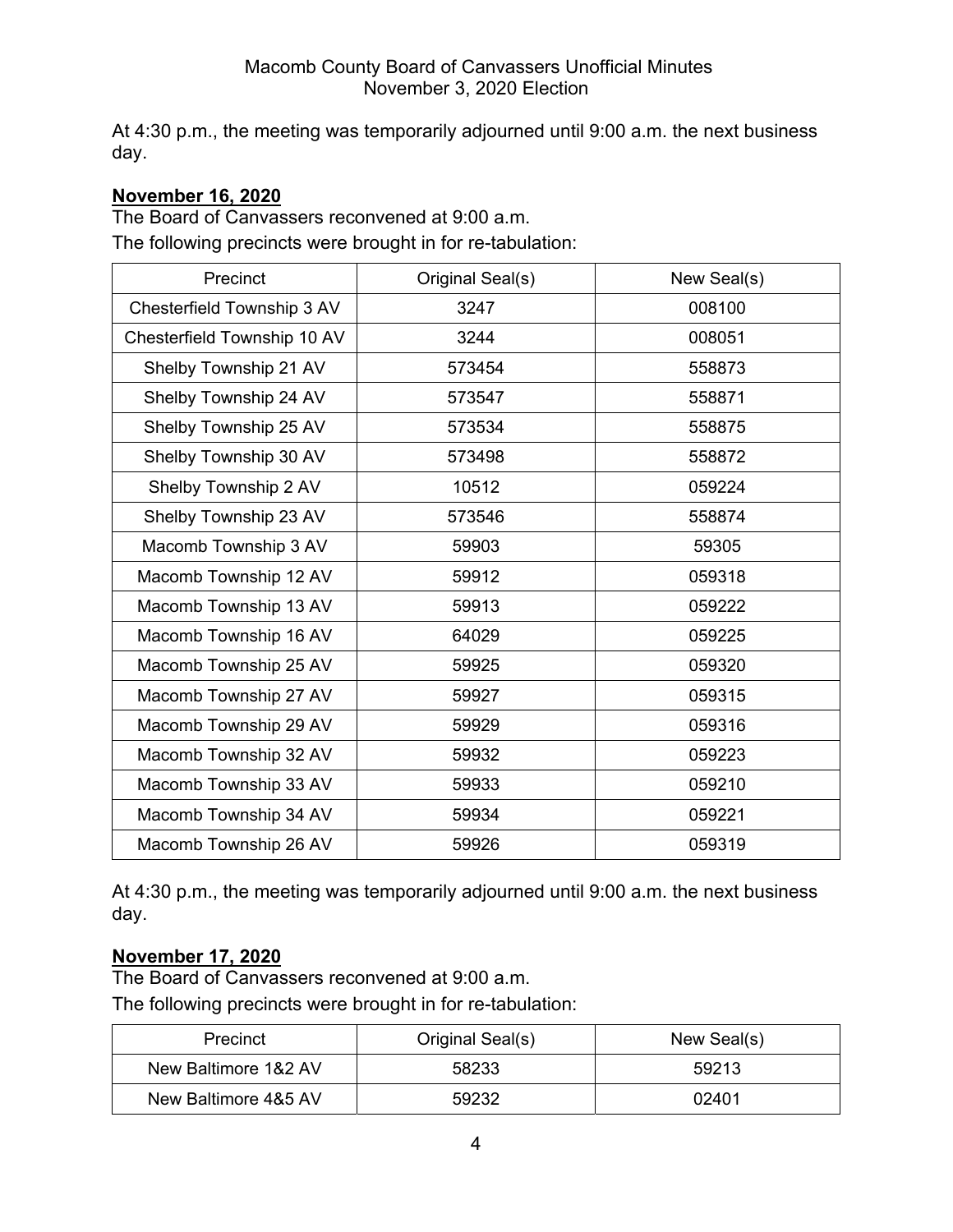## Macomb County Board of Canvassers Unofficial Minutes November 3, 2020 Election

| New Baltimore 3 AV | 59225   | 59209   |
|--------------------|---------|---------|
| Eastpointe 6 AV    | 0004071 | 0008099 |
| Eastpointe 8 AV    | 0004071 | 0008099 |
| Eastpointe 11 AV   | 0004166 | 0008097 |

At 11:43 p.m., the meeting was temporarily adjourned until 3:00 p.m. the next business day. At this time, all races and results were unanimously certified (4-0) with the following exceptions: Anchor Bay Schools, Armada Schools, Richmond Schools, Romeo Schools, Warren Consolidated Schools, and the City of Memphis proposal. These races were not certified because the Board still needed out-of-county results for these races.

# **November 18, 2020**

The Board of Canvassers reconvened at 3:02 p.m.

A motion was made by Michelle DeBeaussaert and seconded by Lori Mabee to recertify results for the Eastpointe City Council race, which used Ranked Choice Voting, based on results created by the Eastpointe, rather than preliminary results created by Macomb County. The motion passed unanimously.

At 3:03 p.m., the meeting was temporarily adjourned until the Board received the certified results from Oakland and St. Clair Counties.

## **November 23, 2020**

The Board of Canvassers reconvened at 2:00 p.m at the Talmer Building (120. North Main, Mount Clemens), to certify combined results for Anchor Bay Schools, Armada Schools, Richmond Schools, Romeo Schools, Warren Consolidated Schools, and the City of Memphis proposal. Lori Mabee made a motion to certify the remaining races, seconded by Michelle DeBeaussaert. The motion passed unanimously.

## **New Business**

None

**Old Business**  None

**Public Participation**  None

## **Adjournment**

At 2:02 p.m., Michelle DeBeaussaert made a motion to adjourn; seconded by Sarah Stovall. The motion passed unanimously and the meeting was adjourned.